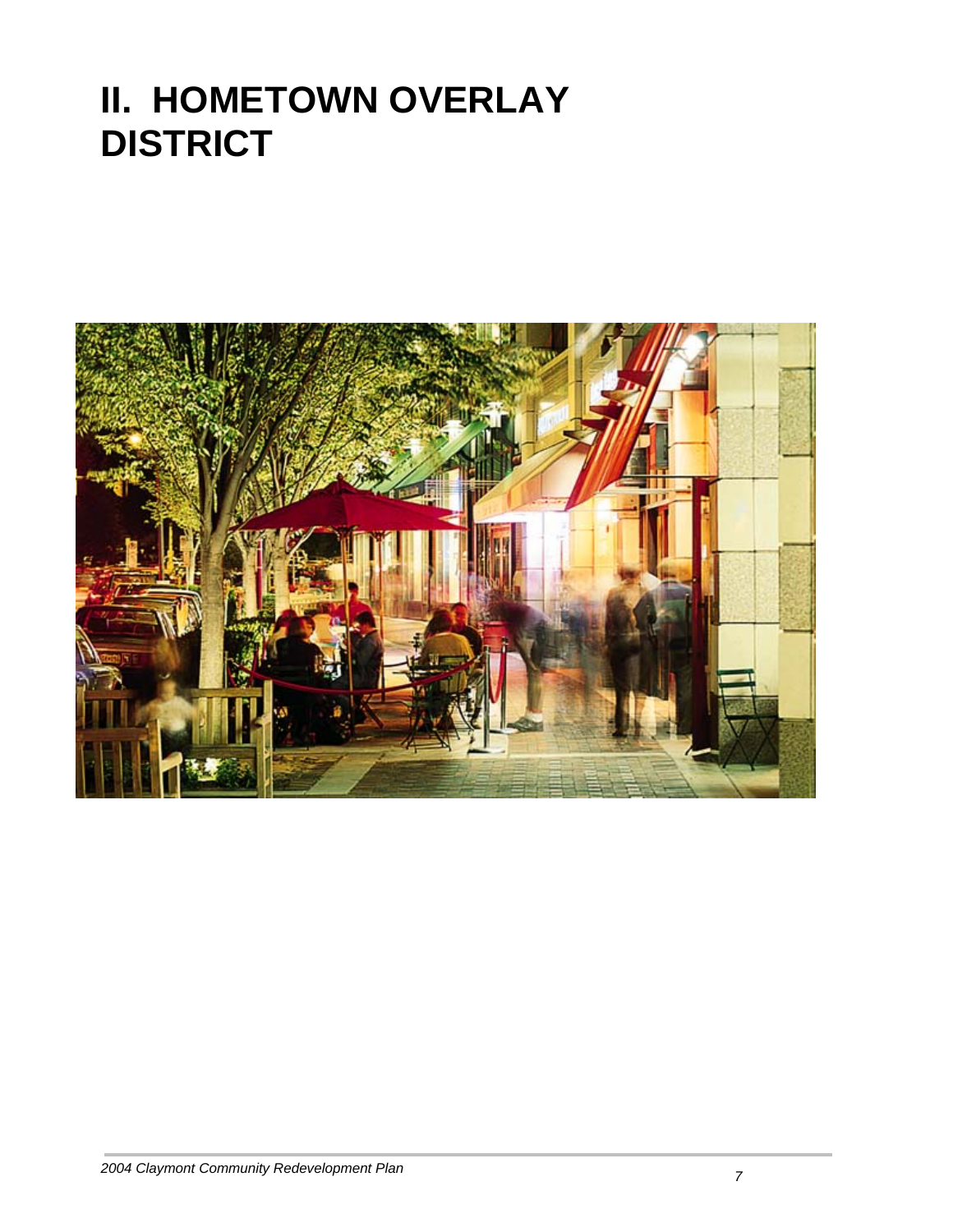## **2.1 INTRODUCTION**

Located on the Delaware River in Northeastern Brandywine Hundred, the unincorporated "town" of Claymont is both a unique and historic community. Claymont sits on the ridge line between the flat, rich coastal floodplain of the Delaware River and the rocky upland piedmont area of northwestern New Castle County, long making it an important transportation corridor area. From its days as a agricultural river town, to a colonial stop over along the King's Highway, a suburban stop along the trolley line extension, to now being located at the confluence of two major interstates, two local highways and a commuter rail line, Claymont has always been able to provide the key component to successful real estate investment, "location, location, location."

The area has seen development from the early  $19<sup>th</sup>$ Century, as primarily an agricultural landscape, to mid 19<sup>th</sup> and early 20<sup>th</sup> Centuries when it served as a resort area for wealthy Philadelphia families when substantial "summer estates" dominated the landscape. Finally, from the early 20<sup>th</sup> Century until present day Claymont became a suburban/industrial working community with growth spurred by the street car and later the automobile.



Source: Wilmington News Journal

Today, Claymont still functions very much like a small town with a very strong underlying community fabric. The area generally considered to be Claymont encompasses the entire 19703 zip code as shown on Map #1. The total land area of the community is 4.2 square miles or 2,690 acres. The 2000 US Census recorded a population of 18,283 comprising 7,735 households within the Claymont area.

Despite the very real problems encountered by the community, a number of opportunities have presented themselves that create potential for revitalization. There are projects, both public and private, such as the Transportation Improvement Plan for the Philadelphia Pike, Claymont Center which will serve as the core of district is initiated by the Claymont Renaissance, funded through the clearly defined and consists of the most intense urban Federal government and strongly supported by the Delaware Department of Transportation.

Private investments include improvements to the Waterfall Banquet Center and the Fish-o-Rama building. Redevelopment projects for a Dunkin` Donuts, Wawa, McDonald's and Stockdale are also proposed on the Philadelphia Pike. Business owners, residents, and local groups are enthusiastic and optimistic about improving not only the Philadelphia Pike and Claymont Center, but the entire community.

Clearly, one of the reasons for preparing this Community Redevelopment Plan is to encourage the physical rehabilitation of the Philadelphia Pike, Claymont Center and surrounding neighborhoods. The more important purposes of the plan are to address and provide solutions to problems that have deteriorated the spirit of this strong community and to capitalize on the many opportunities and resources that are presented by the community itself.

## **2.2 CLAYMONT HOMETOWN OVERLAY DISTRICT**

The Claymont Hometown Overlay Zoning District is intended to foster redevelopment primarily along the Philadelphia Pike and to enhance and preserve Claymont's existing historic neighborhoods. It encourages the development of compact, mixed use (both horizontally and vertically) urban buildings that compliment the historic development patterns of surrounding neighborhoods with support by existing and planned transportation networks, both automobile and pedestrian.

As shown on Map #2, Claymont Hometown Overlay Zoning District consists of 396 acres of land zoned for commercial, office and residential zoning designation. The underlying zoning districts include: 45 acres of Commercial Neighborhood, 32 acres of Commercial Regional, 5 acres of Office Neighborhood, 209 acres of various Neighborhood Conservation districts (both single and multifamily) and 108 acres of Suburban land.

The Claymont Hometown Overlay Zoning District is defined by three distinct character zones: Claymont Center, the Neighborhood Transition, and the Edge. (See Map #3.)



Source: Claymont Historical Society

buildings with respect to both massing and use. Claymont Center will serve as the center of pedestrian activity for the overlay district. Most retail and restaurant uses should be physically concentrated in the Claymont Center to provide a critical mass of shopping and pedestrian activities that identifies it as a destination.

The Neighborhood Transition Area along the Philadelphia Pike, due to its proximity to Claymont Center, is the ideal location for medium to high density (where appropriate) development. Redevelopment of existing residential neighborhood areas within the overlay area will be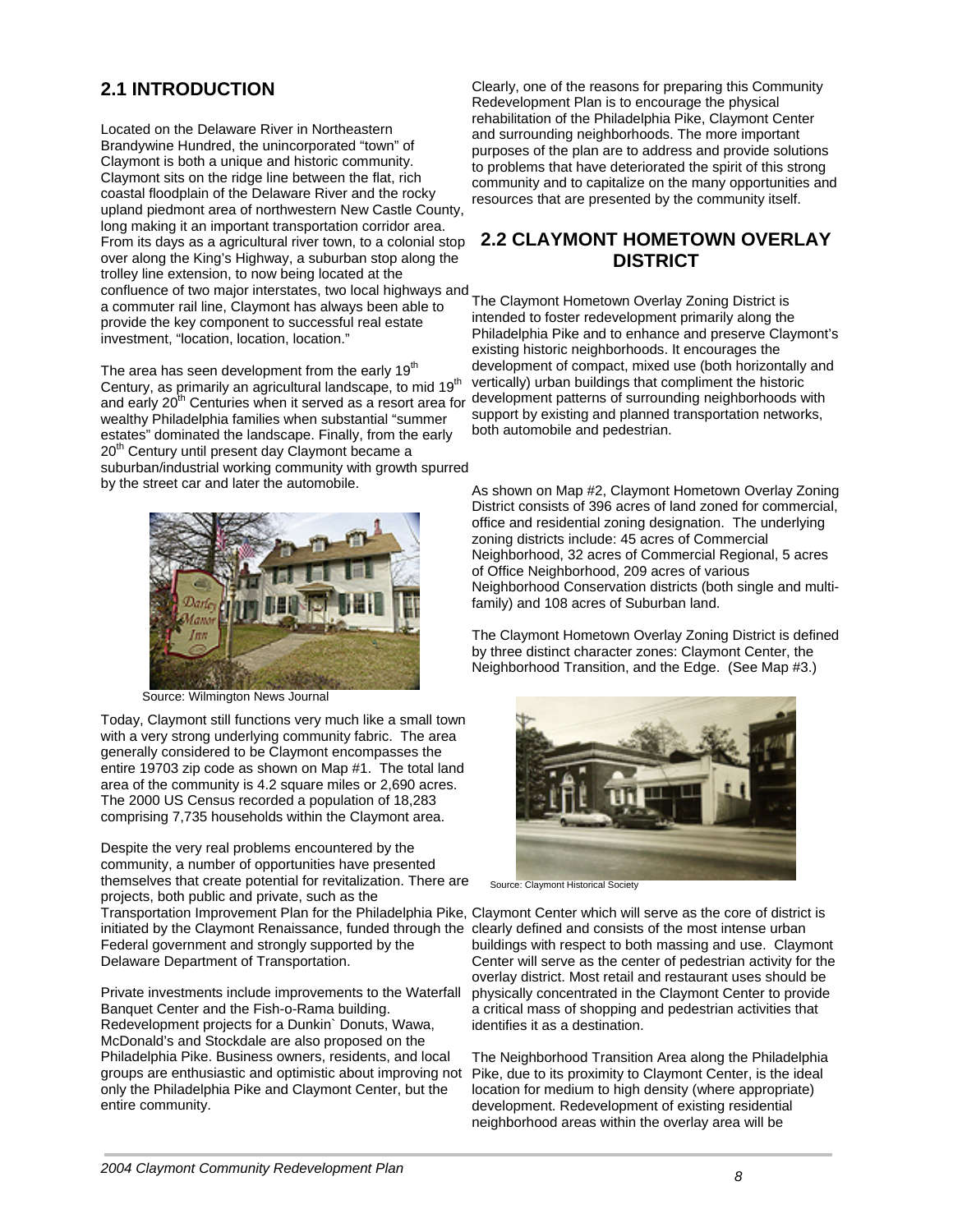consistent with the established land use patterns of those communities. The Neighborhood Transition Area provides the gateways to Claymont Center and serves as a transition from the intensity of Claymont Center to its surroundings. Development in the Neighborhood Transition This plan will provide the basis for modifying the existing Area will be supported by Claymont Center and vice-versa along a network of well-connected, pedestrian-scaled streets. The size of the Neighborhood Transition Area is largely a function of its distance from Claymont Center.

The Claymont Hometown Overlay Zoning District Edge Area is comprised of predominately low to medium density development. It is connected to Claymont Center via the Neighborhood Transition Area by vehicular transportation systems. The progression from Claymont Center to the Edge is accomplished through the design of the public realm of the street as well as through appropriate massing, scale, and architectural design of the buildings. The Edge Area will be designated for mostly medium to low density development in commercial areas and traditional suburban development in residential areas.

# **2.3 CLAYMONT CENTER**

The primary purpose of identifying a "town center" in The primary parpeter of factoritying a flow from order in These properties are also intended to comply with the<br>Claymont is to encourage development and redevelopment Marguel of Written and Capabia Decision Quidelines as that is typical of traditional downtown development. A traditional downtown has the following characteristics:

- *contiguous street wall with buildings placed adjacent to the street & sidewalk;*
- *building facades with large display windows;*
- *on-street parking or off-street parking to the rear of buildings;*
- *mixed use development, such as residences or offices over businesses;*
- *a multi-modal transportation system;*
- *compatibility or consistency of the architecture in the area;*
- *public seating areas with amenities; and,*
- *public gathering areas.*

Some of the current issues of existing commercial developments in Claymont Center are:

- *no continuity of building facades due to regulations (building setbacks from side property lines)*
- *existing parking located in front of building that disturbs the street wall and conflicts with the sidewalk/pedestrian;*
- *lack of identity to the area (no common theme)*
- *limited opportunities for around-the-clock activity*
- *minimal pedestrian activity*
- *limited public areas*

requirements for building density, setbacks, off-street parking location, landscaping and architectural compatibility. In traditional "town centers", buildings located along main streets are typically two-story and are permitted within one-foot setback from the front property line. bringing them closer to the street and establishing a comfortable pedestrian realm. Parking requirements are generally one-half the number required by development codes as additional parking spaces (both on street and offstreet) are typically located within walking distance of each business. Traditional "town centers" also contain a mix of uses such as residences situated adjacent to businesses, and special uses such as bed and breakfast establishments. These activities would encourage more street activity during evening hours and would support restaurant and entertainment establishments.

The Idealized Build-out Plan for Philadelphia Pike within Claymont Center as shown on Map #4 identifies how these issues will be addressed and details a total of 54,400 square feet of new building program shown in red

Manual of Written and Graphic Design Guidelines, a companion document to this Plan.

The Idealized Buildout Plan for Claymont Center depicts a careful redesign of the area along Philadelphia Pike from the Route 495 right-of-way to Governor Printz Boulevard. The Plan depicts:

- *a proposed roadway with bike lane;*
- *curb bulb-outs and sidewalks;*
- *new context sensitive infill buildings;*
- *new street trees; and*
- *two new alleys Claymont Alley and Adams Alley.*

The Idealized Build-out Plan for Claymont Center includes a detail entitled "Typical Streetscape Dimensions". The inset detail depicts the enlargement of the Manor Avenue intersection with Philadelphia Pike and indicates where crosswalks are proposed, along with the proposed repavement/re-line striping of Philadelphia Pike for 11 foot wide travel lanes, 4 foot wide bike lanes, and 7 foot wide on-street parking bays.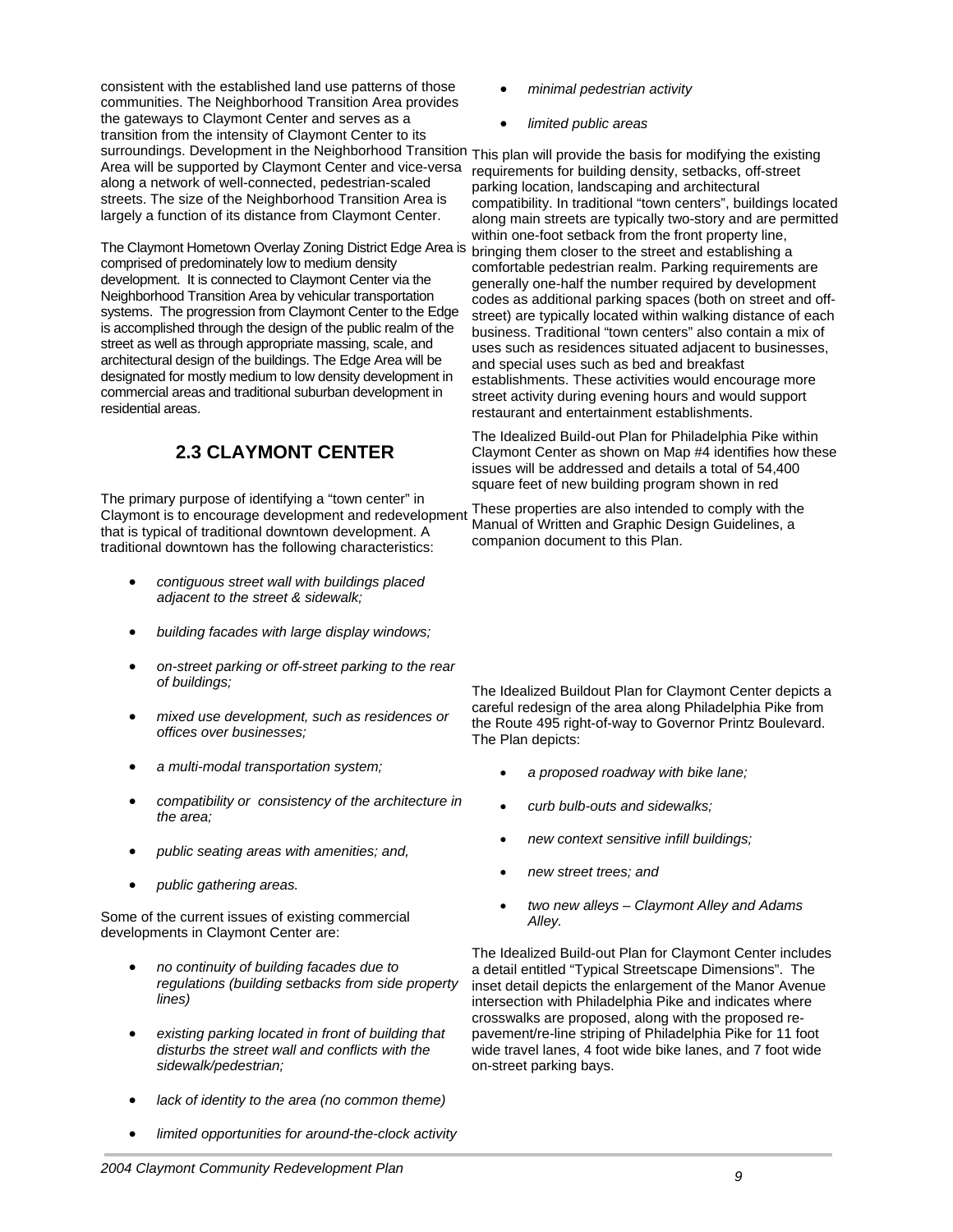

Source: Thomas Comitta

Another notable aspect of the Claymont Center plan relates to off-street parking for the new buildings, located to their sides or rears. The concept is to place the buildings close to the sidewalks to restore the hometown fabric to Claymont Center, and to better invite store and shop use by pedestrians. These concepts are presented in detail in the Manual of Written and Graphic Design Guidelines, a separate companion document to this Plan.

## **2.4 NEIGHBORHOOD TRANSITION**

In most traditional towns, building densities and heights are typically greatest in central business districts or along main streets and transition to lower densities and heights outward to the boundary of the district. In general, densities will be highest within Claymont Center, transitioning to lower densities moving outwards from Claymont Center to the Edge along a transect.



Source: Center for Historic Architecture & Design

Within the identified transition areas of the Claymont Hometown Overlay district, commercially zoned properties shall provide an

opportunity for mixed-use buildings that are pedestrianfriendly as an appropriate transition along street frontages from Claymont Center to the surrounding neighborhoods. Residential uses shall continue and redevelopment of these properties shall be in conformance with the existing setbacks, size and scale of the neighborhood. Architectural detailing shall look not to replicate those styles and materials that exist, but provide compatibility and compliment them in an effort to perpetuate the established character of the area.

### **2.5 EDGE**

Buildings at the Edge should be comparable in height and massing to the adjacent and nearby properties as well as the surrounding neighborhood. The Edge is typically comprised of predominately low to medium density

development. It is seamlessly connected to Claymont Center via the Neighborhood Transition area by vehicular transportation systems. The progression from Claymont Center to Edge shall be accomplished through the proper design of the public realm of the street as well as through appropriate massing, scale, and architectural design of the buildings.

## **2.6 PHILADELPHIA PIKE**

Most traditional towns typically contain a main corridor area or "main street" on which they developed and grew. This corridor typically provides a transect of the community that helps to define its character zones (i.e. Claymont Center, Neighborhood Transition and Edge) forming the physical setting of place. The Philadelphia Pike serves as Claymont's "main street" and provides the basis for varying the types of future development along this transect as defined by its character zones.



Philadelphia Pike currently presents a rather "rough" appearance, with asphalt and concrete predominating. In many, cases, vehicles are forced to park in front of businesses, obscuring the display windows and store entrances. Vehicles are often forced to drive over sidewalks to reach parking spaces. There is little sense of human scale or of a comfortable experience for the pedestrian shopper. These conditions have contributed to the shift of retail space from traditional shops and restaurants to gas stations, dollar stores and fast food establishments. As a result, the community and potential outside shoppers have been forced to frequent other commercial areas for causal dining and specialty shopping. To relieve these conditions, a variety of streetscape improvements have been identified by both the community and the Delaware Department of Transportation in an integrated context sensitive design.

The Claymont Transportation Plan consists of the development of the transportation component by the Delaware Department of Transportation (DelDOT) of the Master Plan for the [Claymont Community.](http://www.deldot.org/static/projects/claymont/study_area.html) Through a series of committee meetings and public workshops, and in consultation with Thomas Comitta Associates, Inc., the community has identified improvements to be made along the Philadelphia Pike.

Three areas have been identified for different levels of focus in the Transportation Plan. They have decided to approach the corridor improvements in three steps: